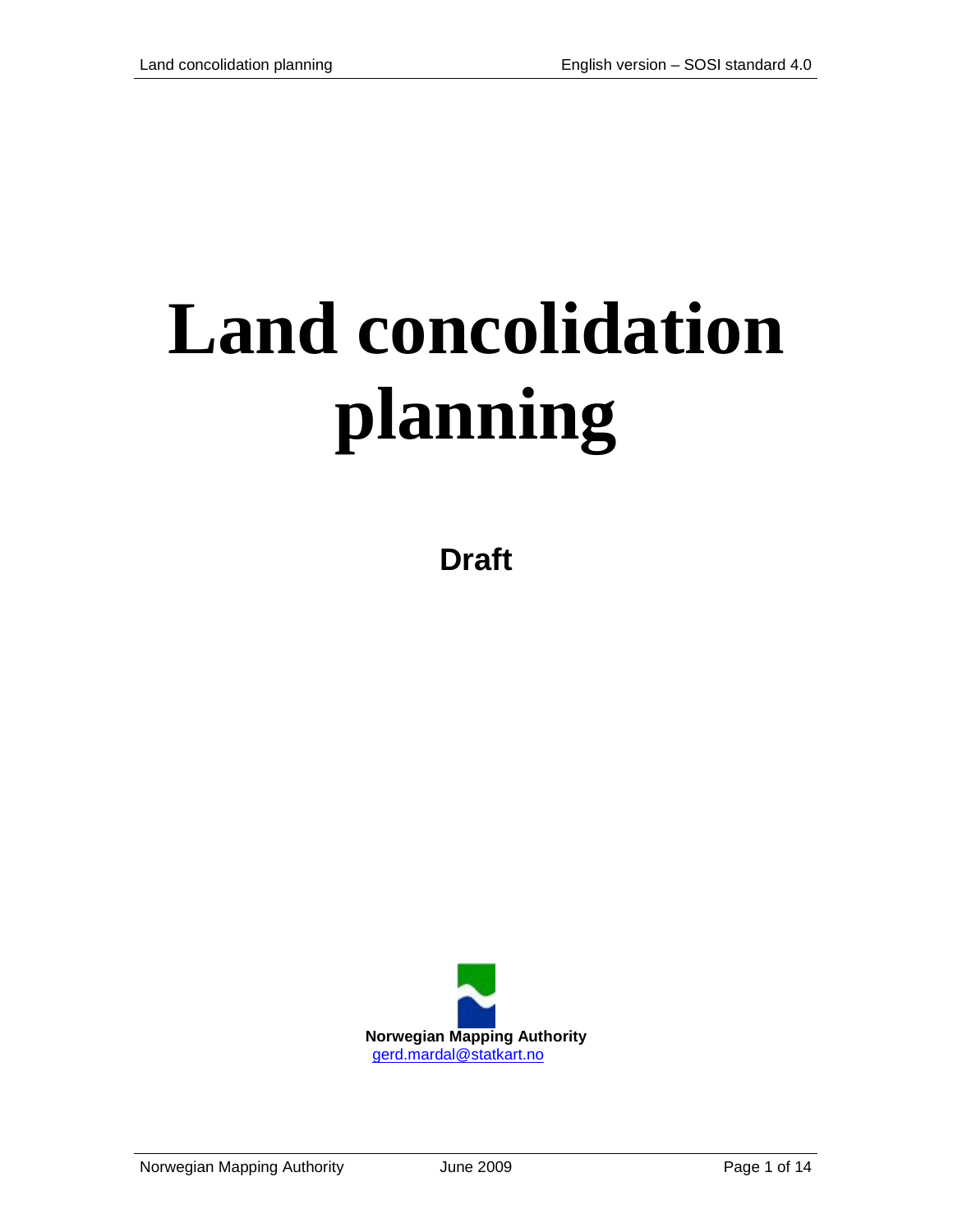# **Table of contents**

| 1.1           |                                                                                    |  |
|---------------|------------------------------------------------------------------------------------|--|
| $1.2^{\circ}$ |                                                                                    |  |
| 1.2.1         |                                                                                    |  |
| 1.2.2         |                                                                                    |  |
| 1.2.3         |                                                                                    |  |
| 1.2.4         |                                                                                    |  |
| 1.2.5         |                                                                                    |  |
| 1.2.6         |                                                                                    |  |
| 1.2.7         |                                                                                    |  |
| 1.2.8         |                                                                                    |  |
| 1.2.9         |                                                                                    |  |
| 1.2.10        |                                                                                    |  |
| 1.2.11        |                                                                                    |  |
| 1.2.12        |                                                                                    |  |
| 1.2.13        |                                                                                    |  |
| 1.2.14        | Association < <topo>&gt; LandReallocationArea -ReallocationZoneBoundary  10</topo> |  |
| 1.2.15        |                                                                                    |  |
| 1.2.16        | Association < <topo>&gt; ValFigureBeforeRealloc -ValuationBoundary 11</topo>       |  |
| 1.2.17        | Association << Topo>> ValFigureAfterRealloc -ValuationBoundary 11                  |  |
| 1.2.18        | Association < <topo>&gt; PparcelBeforeRealloc -PboundaryBeforeRealloc  12</topo>   |  |
| 1.2.19        | Association < <topo>&gt; PparcelAfterRealloc-PboundaryAfterRealloc  12</topo>      |  |
| 1.2.20        |                                                                                    |  |
| 1.2.20.1      |                                                                                    |  |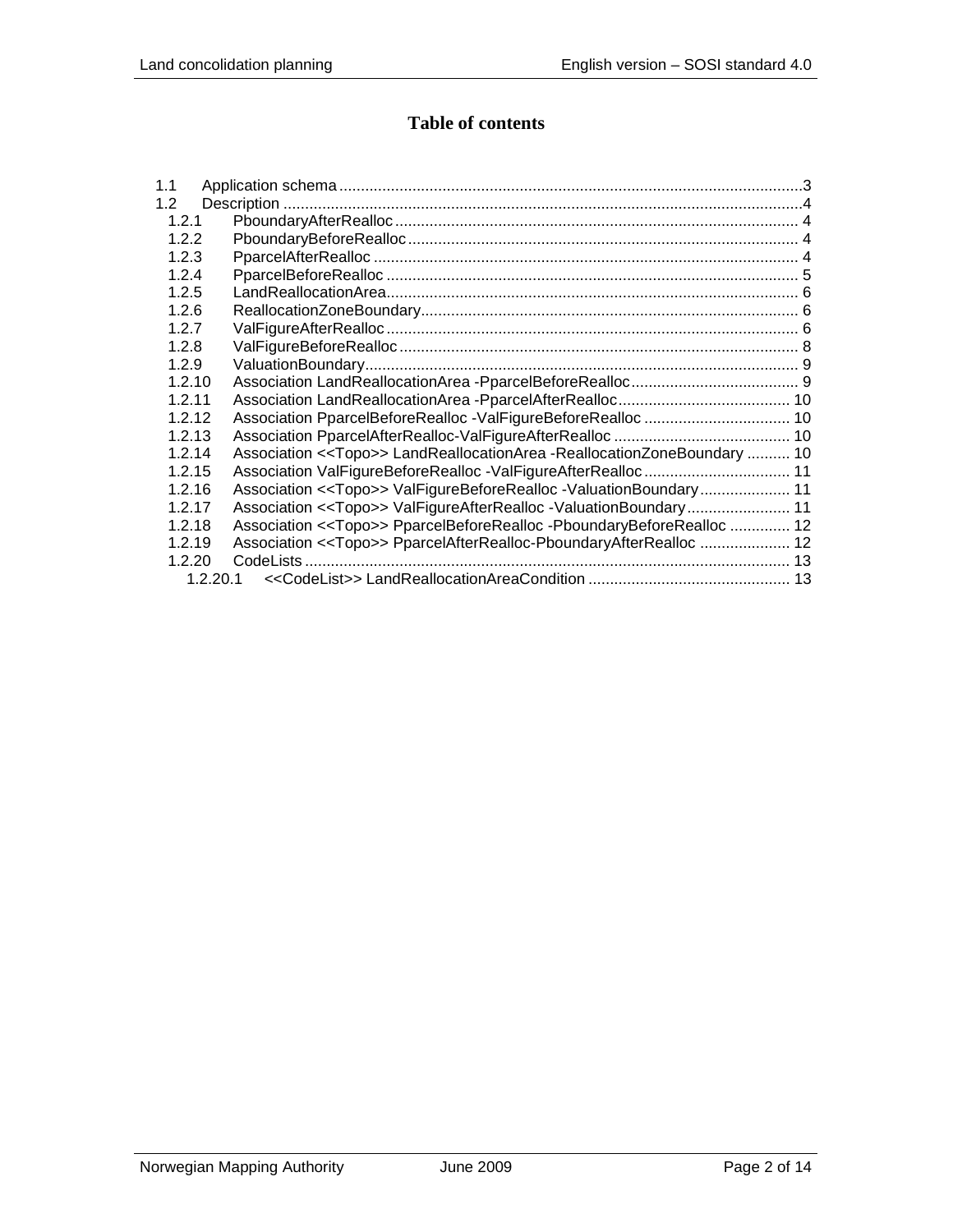## <span id="page-2-0"></span>**1.1 Application schema**

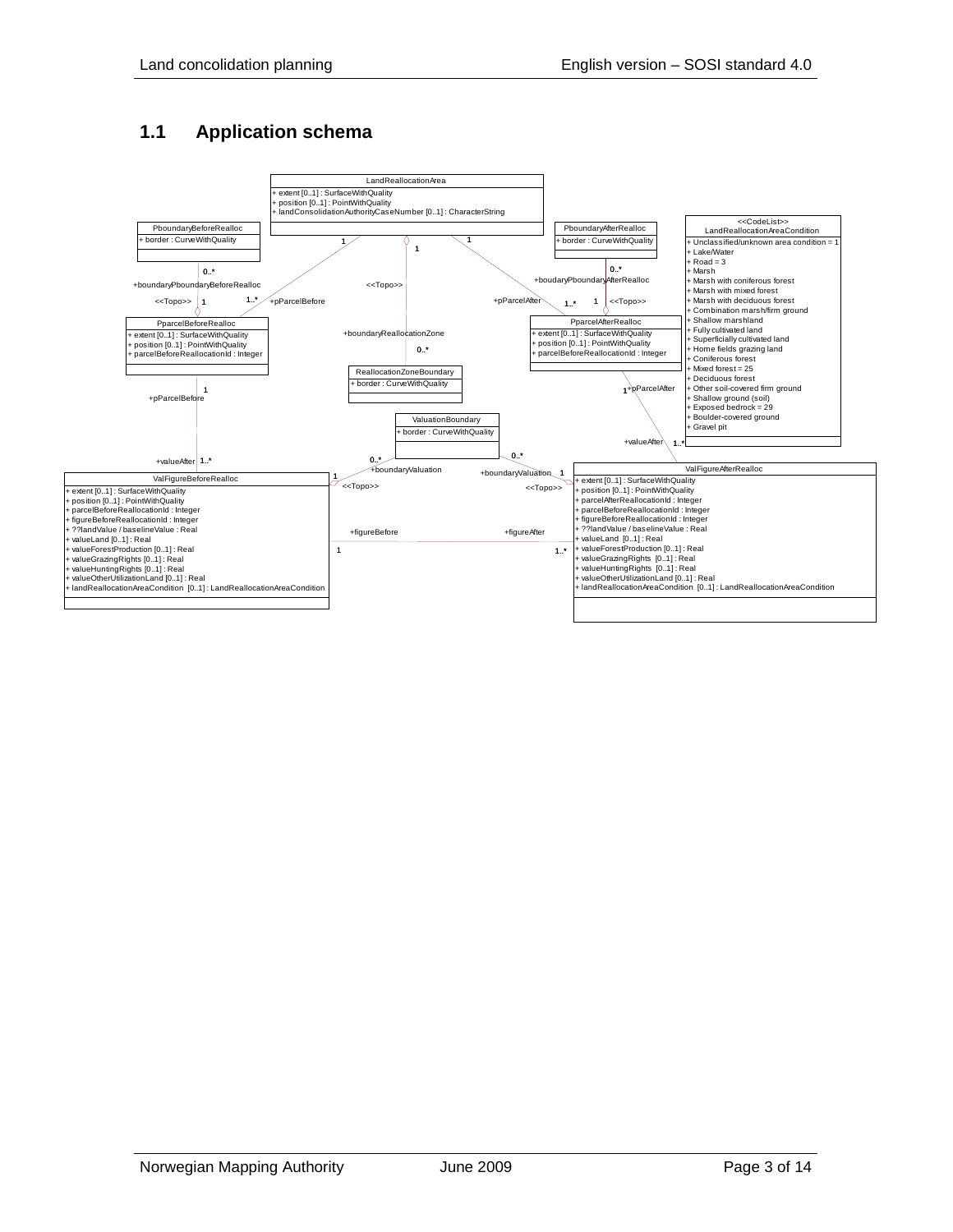# <span id="page-3-0"></span>**1.2 Description**

## <span id="page-3-1"></span>**1.2.1 PboundaryAfterRealloc**

| No  | Name/<br>Role name                           | Description                                                                     | Obligation/<br>Condition | Maximum<br>Occurrenc<br>е | <b>Type</b>                 | Constraint |
|-----|----------------------------------------------|---------------------------------------------------------------------------------|--------------------------|---------------------------|-----------------------------|------------|
|     | <b>Class</b><br>PboundaryAfterR<br>ealloc    | property boundary after<br>reallocation                                         |                          |                           |                             |            |
| 1.1 | border                                       | course following the<br>transition between<br>different real world<br>phenomena |                          |                           | <b>CurveWithQual</b><br>ity |            |
| 1.2 | Role<br>(unnamed)<br>PparcelAfterReall<br>OС |                                                                                 |                          |                           | PparcelAfterRe<br>alloc     |            |

# <span id="page-3-2"></span>**1.2.2 PboundaryBeforeRealloc**

| No. | Name/<br>Role name                            | Description                                                                     | Obligation/<br>Condition | Maximum<br>Occurrenc<br>е | Type                        | Constraint |
|-----|-----------------------------------------------|---------------------------------------------------------------------------------|--------------------------|---------------------------|-----------------------------|------------|
| 2   | <b>Class</b><br>PboundaryBefore<br>Realloc    | property boundary before<br>reallocation                                        |                          |                           |                             |            |
| 2.1 | border                                        | course following the<br>transition between<br>different real world<br>phenomena |                          |                           | <b>CurveWithQual</b><br>ity |            |
| 2.2 | Role<br>(unnamed)<br>PparcelBeforeRe<br>alloc |                                                                                 |                          |                           | PparcelBefore<br>Realloc    |            |

#### <span id="page-3-3"></span>**1.2.3 PparcelAfterRealloc**

| <b>No</b> | Name/<br>Role name                             | Description                                                                                                                                                                                           | Obligation/<br>Condition | Maximum<br>Occurrenc<br>е | Type                          | Constraint |
|-----------|------------------------------------------------|-------------------------------------------------------------------------------------------------------------------------------------------------------------------------------------------------------|--------------------------|---------------------------|-------------------------------|------------|
| 3         | <b>Class</b><br>PparcelAfterReall<br><b>OC</b> | property parcel in a land<br>reallocation area after<br>reallocation                                                                                                                                  |                          |                           |                               |            |
| 3.1       | extent                                         | area over which an object<br>extends                                                                                                                                                                  | $\Omega$                 |                           | <b>SurfaceWithQu</b><br>ality |            |
| 3.2       | position                                       | location where the object<br>exists                                                                                                                                                                   | $\mathbf 0$              |                           | PointWithQuali<br>tv          |            |
| 3.3       | parcelBeforeReal<br>locationId                 | unique number (integer,<br>often consecutively from 1)<br>which each individual<br>property parcel is given<br>before reallocation and<br>which functions as parcel<br>identification. This will be a |                          |                           | Integer                       |            |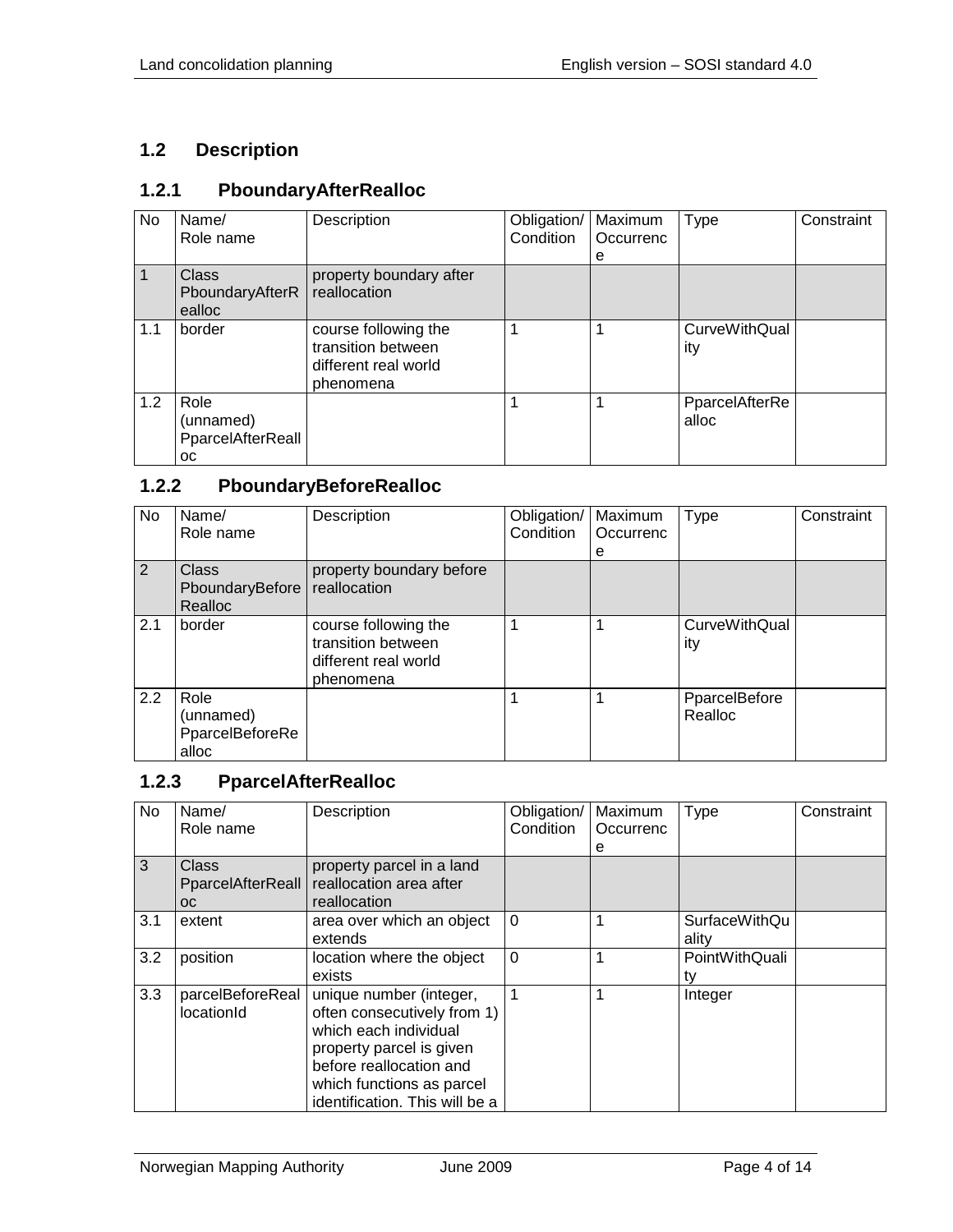|     |                                               | pointer/identifier<br>(YzzYforeign keyYzzY)<br>between the parcel and a<br>separate external table<br>containing all property<br>information <truncated></truncated> |   |   |                           |                  |
|-----|-----------------------------------------------|----------------------------------------------------------------------------------------------------------------------------------------------------------------------|---|---|---------------------------|------------------|
| 3.4 | Role<br>(unnamed)<br>LandReallocation<br>Area |                                                                                                                                                                      |   |   | LandReallocati<br>onArea  |                  |
| 3.5 | Role<br>valueAfter                            |                                                                                                                                                                      |   | N | ValFigureAfter<br>Realloc |                  |
| 3.6 | Role<br>boudaryPbounda<br>ryAfterRealloc      |                                                                                                                                                                      | 0 | N | PboundaryAfte<br>rRealloc | Aggregrati<br>on |

# <span id="page-4-0"></span>**1.2.4 PparcelBeforeRealloc**

| <b>No</b>      | Name/<br>Role name                            | Description                                                                                                                                                                                                                                                                                                                                                                                                                      | Obligation/<br>Condition | Maximum<br>Occurrenc<br>e | <b>Type</b>                   | Constraint       |
|----------------|-----------------------------------------------|----------------------------------------------------------------------------------------------------------------------------------------------------------------------------------------------------------------------------------------------------------------------------------------------------------------------------------------------------------------------------------------------------------------------------------|--------------------------|---------------------------|-------------------------------|------------------|
| $\overline{4}$ | <b>Class</b><br>PparcelBeforeRe<br>alloc      | property parcel in a land<br>reallocation area before<br>reallocation                                                                                                                                                                                                                                                                                                                                                            |                          |                           |                               |                  |
| 4.1            | extent                                        | objektets utstrekning                                                                                                                                                                                                                                                                                                                                                                                                            | $\mathbf 0$              | 1                         | <b>SurfaceWithQu</b><br>ality |                  |
| 4.2            | position                                      | location where the object<br>exists                                                                                                                                                                                                                                                                                                                                                                                              | $\mathbf 0$              | 1                         | PointWithQuali<br>ty          |                  |
| 4.3            | parcelBeforeReal<br>locationId                | unikt nummer (heltall, ofte,<br>fortløpende fra 1) som<br>hver enkelt eiendomsteig<br>gis før skifte og som<br>fungerer som<br>teigidentifikasjon. Denne<br>vil være<br>peker/koblingsnøkkel<br>mellom teigen og en egen<br>ekstern tabell som<br>inneholder all<br>eiendomsinformasjon for<br>teigen (kommunenummer,<br>grunnIdentifikasjon,<br>partIdent og eierandeler<br>(prosent) ved for eksempel<br>kløyvd eiendomsrett). | $\mathbf{1}$             | 1                         | Integer                       |                  |
| 4.4            | Role<br>(unnamed)<br>LandReallocation<br>Area |                                                                                                                                                                                                                                                                                                                                                                                                                                  | 1                        | 1                         | LandReallocati<br>onArea      |                  |
| 4.5            | Role<br>valueAfter                            |                                                                                                                                                                                                                                                                                                                                                                                                                                  | 1                        | N                         | ValFigureBefor<br>eRealloc    |                  |
| 4.6            | Role<br>boundaryPbound<br>aryBeforeRealloc    |                                                                                                                                                                                                                                                                                                                                                                                                                                  | $\overline{0}$           | N                         | PboundaryBef<br>oreRealloc    | Aggregrati<br>on |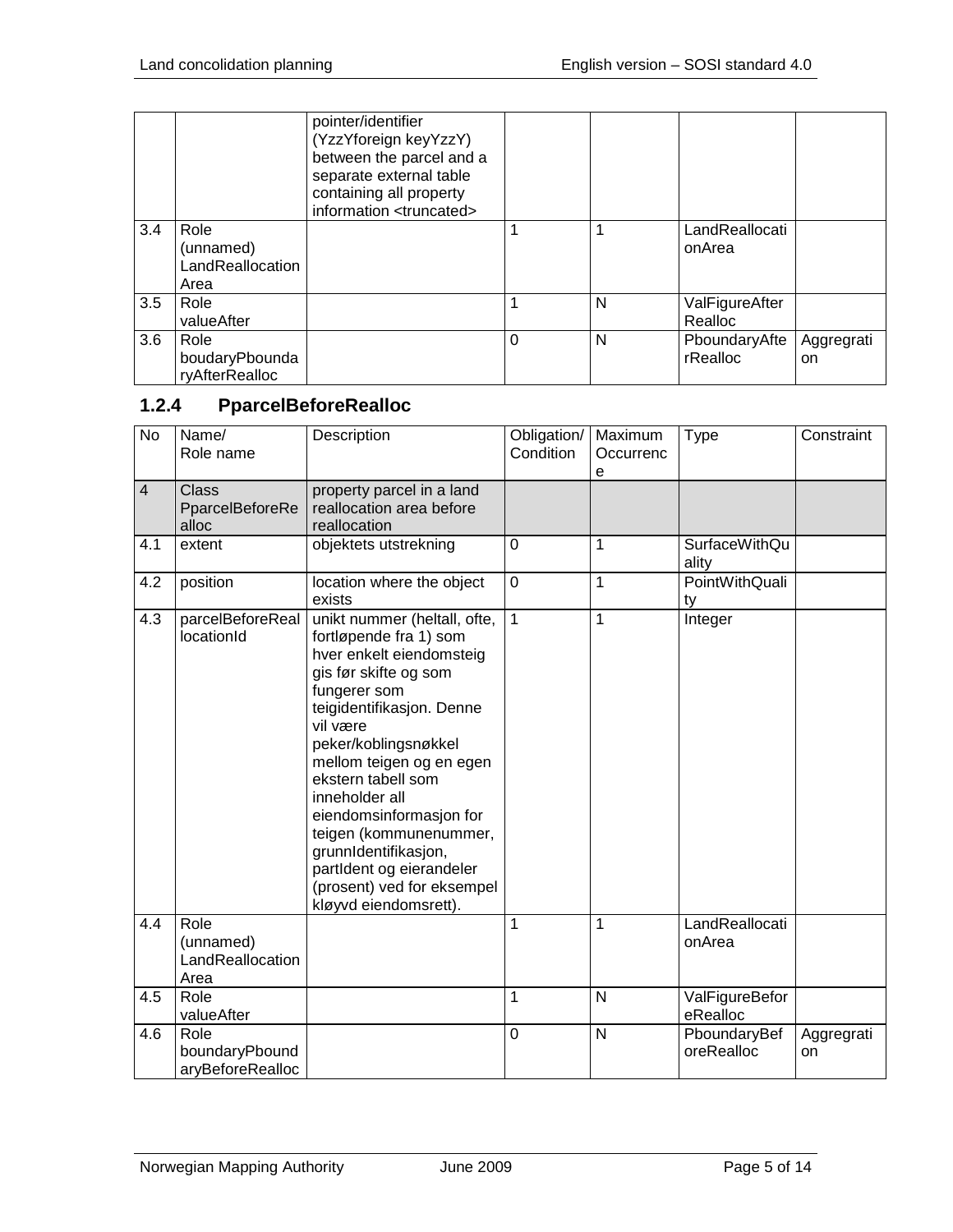| <b>No</b> | Name/<br>Role name                           | Description                                                                                                                                                                   | Obligation/<br>Condition | Maximum<br>Occurrenc<br>е | <b>Type</b>                  | Constraint       |
|-----------|----------------------------------------------|-------------------------------------------------------------------------------------------------------------------------------------------------------------------------------|--------------------------|---------------------------|------------------------------|------------------|
| 5         | Class<br>LandReallocation<br>Area            | delimited geographical<br>area which is included in a<br>land reallocation case                                                                                               |                          |                           |                              |                  |
| 5.1       | extent                                       | area over which an object<br>extends                                                                                                                                          | $\Omega$                 |                           | SurfaceWithQu<br>ality       |                  |
| 5.2       | position                                     | location where the object<br>exists                                                                                                                                           | $\overline{0}$           | 1                         | PointWithQuali<br>tv         |                  |
| 5.3       | landConsolidatio<br>nAuthorityCaseN<br>umber | Eksempel: 15/2003 -16.00.<br>Denne referansen<br>inneholder et saksnummer<br>(15), årstall (2003) og et<br>nummer som identifiserer<br>den aktuelle jordskifterett<br>(16.00) | $\Omega$                 | 1                         | CharacterStrin<br>g          |                  |
| 5.4       | Role<br>pParcelBefore                        |                                                                                                                                                                               |                          | N                         | PparcelBefore<br>Realloc     |                  |
| 5.5       | Role<br>pParcelAfter                         |                                                                                                                                                                               |                          | N                         | PparcelAfterRe<br>alloc      |                  |
| 5.6       | Role<br>boundaryRealloc<br>ationZone         |                                                                                                                                                                               | $\Omega$                 | N                         | ReallocationZo<br>neBoundary | Aggregrati<br>on |

# <span id="page-5-0"></span>**1.2.5 LandReallocationArea**

# <span id="page-5-1"></span>**1.2.6 ReallocationZoneBoundary**

| No  | Name/<br>Role name                            | Description                                                                     | Obligation/<br>Condition | Maximum<br>Occurrenc<br>е | <b>Type</b>                 | Constraint |
|-----|-----------------------------------------------|---------------------------------------------------------------------------------|--------------------------|---------------------------|-----------------------------|------------|
| 6   | Class<br>ReallocationZone<br><b>Boundary</b>  | delimitation of the<br>reallocation area                                        |                          |                           |                             |            |
| 6.1 | border                                        | course following the<br>transition between<br>different real world<br>phenomena |                          |                           | <b>CurveWithQual</b><br>ity |            |
| 6.2 | Role<br>(unnamed)<br>LandReallocation<br>Area |                                                                                 |                          |                           | LandReallocati<br>onArea    |            |

## <span id="page-5-2"></span>**1.2.7 ValFigureAfterRealloc**

| No. | Name/<br>Role name                        | Description                                                           | Obligation/<br>Condition | Maximum<br><b>Occurrenc</b><br>e | <b>Type</b>            | Constraint |
|-----|-------------------------------------------|-----------------------------------------------------------------------|--------------------------|----------------------------------|------------------------|------------|
|     | <b>Class</b><br>ValFigureAfterRe<br>alloc | valuation figure in a land<br>reallocation area after<br>reallocation |                          |                                  |                        |            |
| 7.1 | extent                                    | area over which an object<br>extends                                  | 0                        |                                  | SurfaceWithQu<br>ality |            |
| 7.2 | position                                  | location where the object<br>exists                                   | 0                        |                                  | PointWithQuali         |            |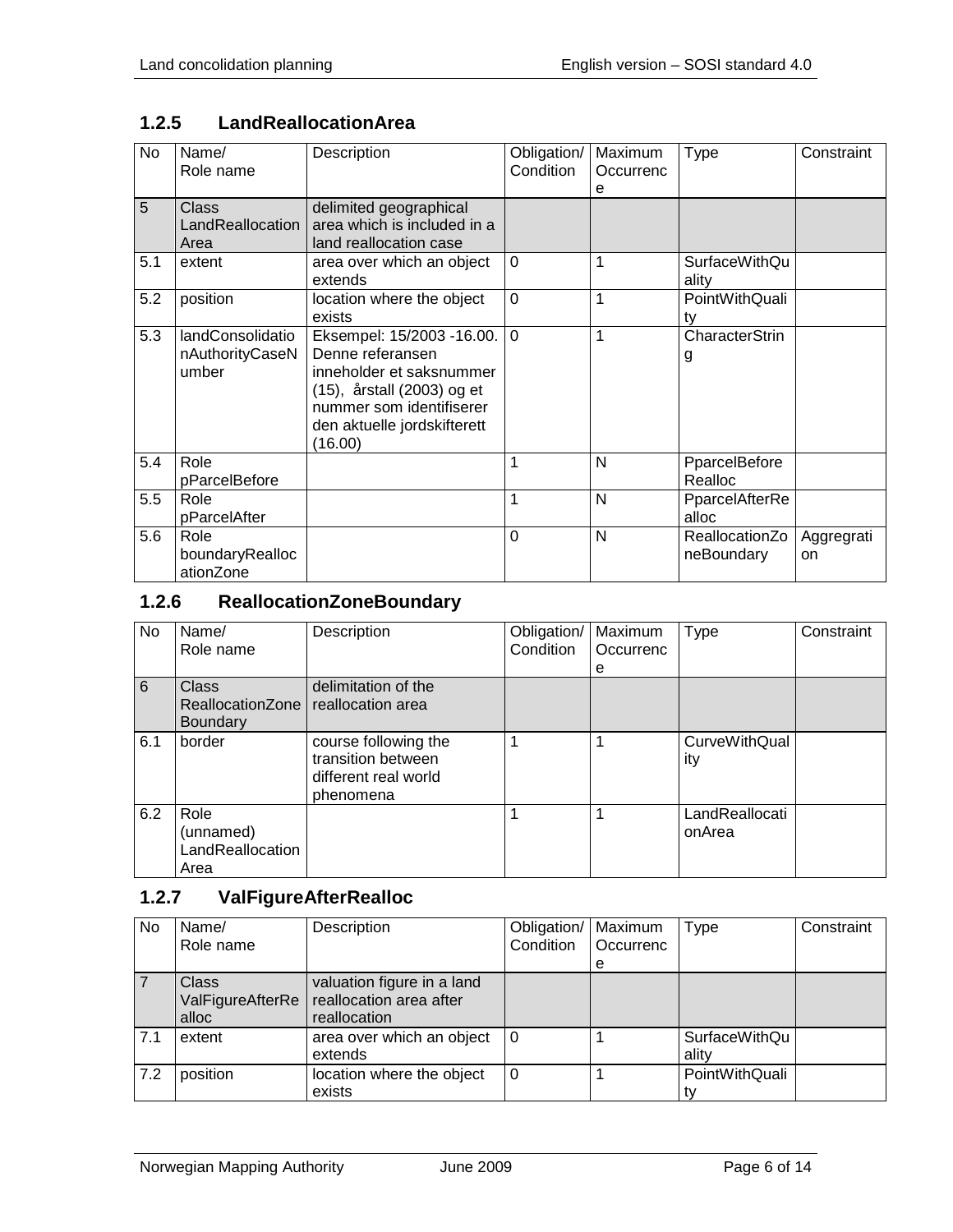| 7.3 | parcelAfterReallo              |                                                                                                                                                                                                                                                                                                                                                                               | 1              | 1 | Integer |  |
|-----|--------------------------------|-------------------------------------------------------------------------------------------------------------------------------------------------------------------------------------------------------------------------------------------------------------------------------------------------------------------------------------------------------------------------------|----------------|---|---------|--|
|     | cationId                       |                                                                                                                                                                                                                                                                                                                                                                               |                |   |         |  |
| 7.4 | parcelBeforeReal<br>locationId | unique number (integer,<br>often consecutively from 1)<br>which each individual<br>property parcel is given<br>before reallocation and<br>which functions as parcel<br>identification. This will be a<br>pointer/identifier<br>(YzzYforeign keyYzzY)<br>between the parcel and a<br>separate external table<br>containing all property<br>information <truncated></truncated> | 1              | 1 | Integer |  |
| 7.5 | figureBeforeReall<br>ocationId | number (integer, often<br>consecutively from 1) for<br>identification of each<br>individual value-setting<br>figure before reallocation.<br>The combination of<br>parcelBeforeReallocationI<br>d and<br>figureBeforeReallocationId<br>shall always be unique<br>Note: Transferred in<br>overlay calculation from<br>the object type: ValFigure                                | 1              | 1 | Integer |  |
| 7.6 | ??landValue/bas<br>elineValue  | overall value of the land in<br>NOK (real or relative) per<br>decare (10 decares $= 1$<br>hectare) for valuation<br>regardless of specific form<br>of utilization Note:<br>Transferred in overlay<br>calculation from the object<br>type:<br>ValFigBeforeReallocation.                                                                                                        | $\mathbf{1}$   | 1 | Real    |  |
| 7.7 | valueLand                      | specific value of the land<br>in NOK (real/relative) or<br>percent (of baseline value)<br>per decare (10 decares =<br>1 hectare) Note:<br>Transferred in overlay<br>calculation from the object<br>type:<br>ValFigBeforeReallocation.                                                                                                                                         | $\overline{0}$ | 1 | Real    |  |
| 7.8 | valueForestProd<br>uction      | specific value of forest<br>production in NOK<br>(real/relative) or percent<br>(of baseline value) per<br>decare $(10$ decares = 1<br>hectare) Note:<br>Transferred in overlay<br>calculation from the object                                                                                                                                                                 | $\mathbf 0$    | 1 | Real    |  |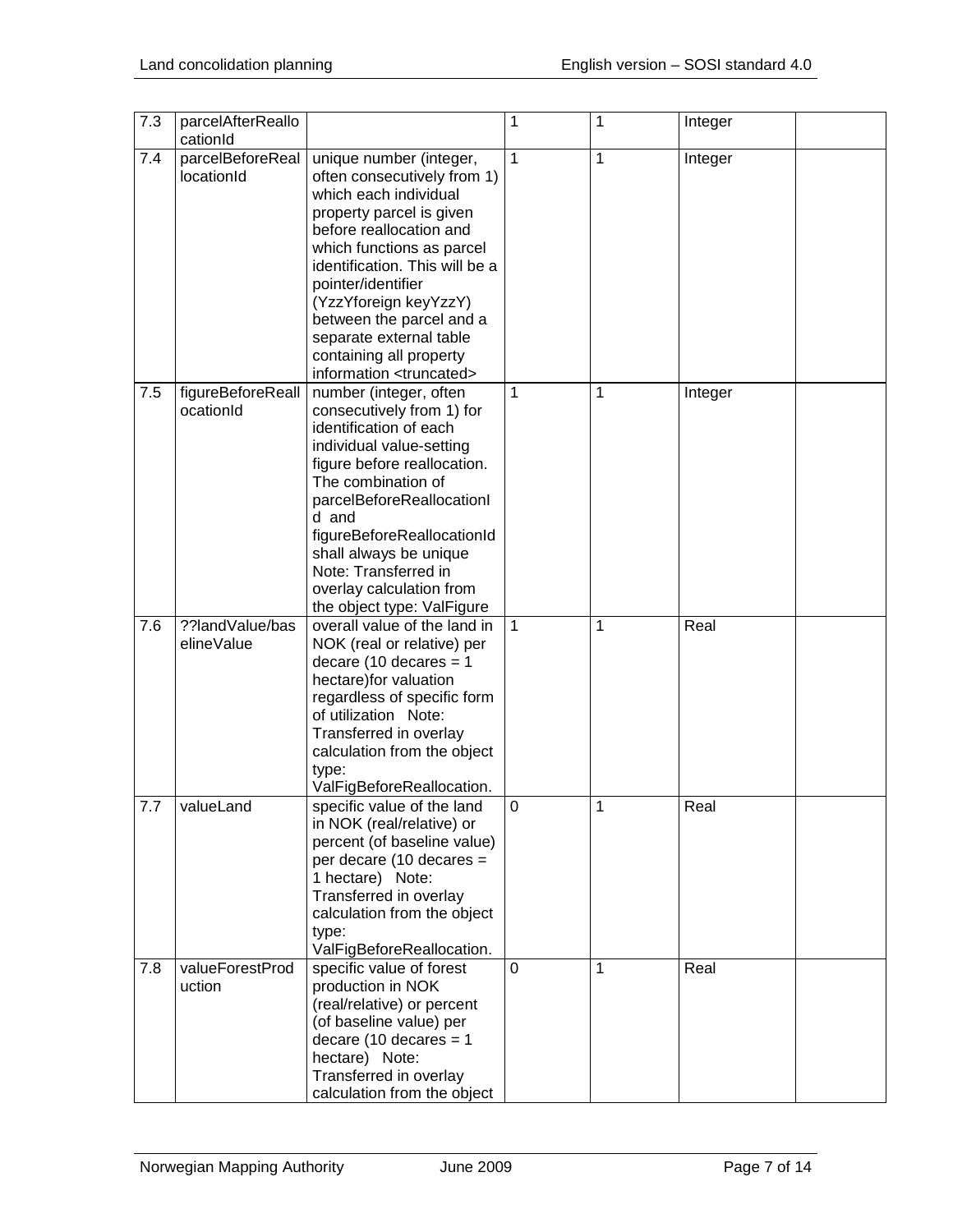|                       |                                   | type:<br>ValFigBeforeReallocation.                                                                                                                                                                                                                            |                |                |                                       |                  |
|-----------------------|-----------------------------------|---------------------------------------------------------------------------------------------------------------------------------------------------------------------------------------------------------------------------------------------------------------|----------------|----------------|---------------------------------------|------------------|
| 7.9                   | valueGrazingRig<br>hts            | specific value of grazing<br>rights in NOK<br>(real/relative) or percent<br>(of baseline value) per<br>decare (10 decares = $1$<br>hectare) Note:<br>Transferred in overlay<br>calculation from the object<br>type:<br>ValFigBeforeReallocation.              | $\overline{0}$ | 1              | Real                                  |                  |
| 7.1<br>$\mathbf 0$    | valueHuntingRig<br>hts            | specific value of grazing<br>rights in NOK<br>(real/relative) or percent<br>(of baseline value) per<br>decare (10 decares $= 1$<br>hectare) Note:<br>Transferred in overlay<br>calculation from the object<br>type:<br>ValFigBeforeReallocation.              | $\overline{0}$ | 1              | Real                                  |                  |
| 7.1<br>1              | valueOtherUtiliza<br>tionLand     | specific value of another<br>form of utilization in NOK<br>(real/relative) or percent<br>(of baseline value) per<br>decare (10 decares $= 1$<br>hectare) Note:<br>Transferred in overlay<br>calculation from the object<br>type:<br>ValFigBeforeReallocation. | $\mathbf 0$    | 1              | Real                                  |                  |
| 7.1<br>$\overline{2}$ | landReallocation<br>AreaCondition |                                                                                                                                                                                                                                                               | $\mathbf 0$    | 1              | LandReallocati<br>onAreaConditi<br>on |                  |
| 7.1<br>3              | Role<br>pParcelAfter              |                                                                                                                                                                                                                                                               | $\mathbf{1}$   | $\overline{1}$ | PparcelAfterRe<br>alloc               |                  |
| 7.1<br>4              | Role<br>figureBefore              |                                                                                                                                                                                                                                                               | $\overline{1}$ | $\overline{1}$ | ValFigureBefor<br>eRealloc            |                  |
| 7.1<br>5              | Role<br>boundaryValuatio<br>n     |                                                                                                                                                                                                                                                               | $\mathbf 0$    | N              | ValuationBoun<br>dary                 | Aggregrati<br>on |

# <span id="page-7-0"></span>**1.2.8 ValFigureBeforeRealloc**

| No  | Name/            | Description                 | Obligation/ | Maximum   | <b>Type</b>    | Constraint |
|-----|------------------|-----------------------------|-------------|-----------|----------------|------------|
|     | Role name        |                             | Condition   | Occurrenc |                |            |
|     |                  |                             |             | e         |                |            |
| 8   | <b>Class</b>     | delimited area with uniform |             |           |                |            |
|     | ValFigureBefore  | value and ownership         |             |           |                |            |
|     | Realloc          | structure                   |             |           |                |            |
| 8.1 | extent           | area over which an object   | $\Omega$    |           | SurfaceWithQu  |            |
|     |                  | extends                     |             |           | ality          |            |
| 8.2 | position         | location where the object   | $\Omega$    |           | PointWithQuali |            |
|     |                  | exists                      |             |           |                |            |
| 8.3 | parcelBeforeReal |                             |             |           | Integer        |            |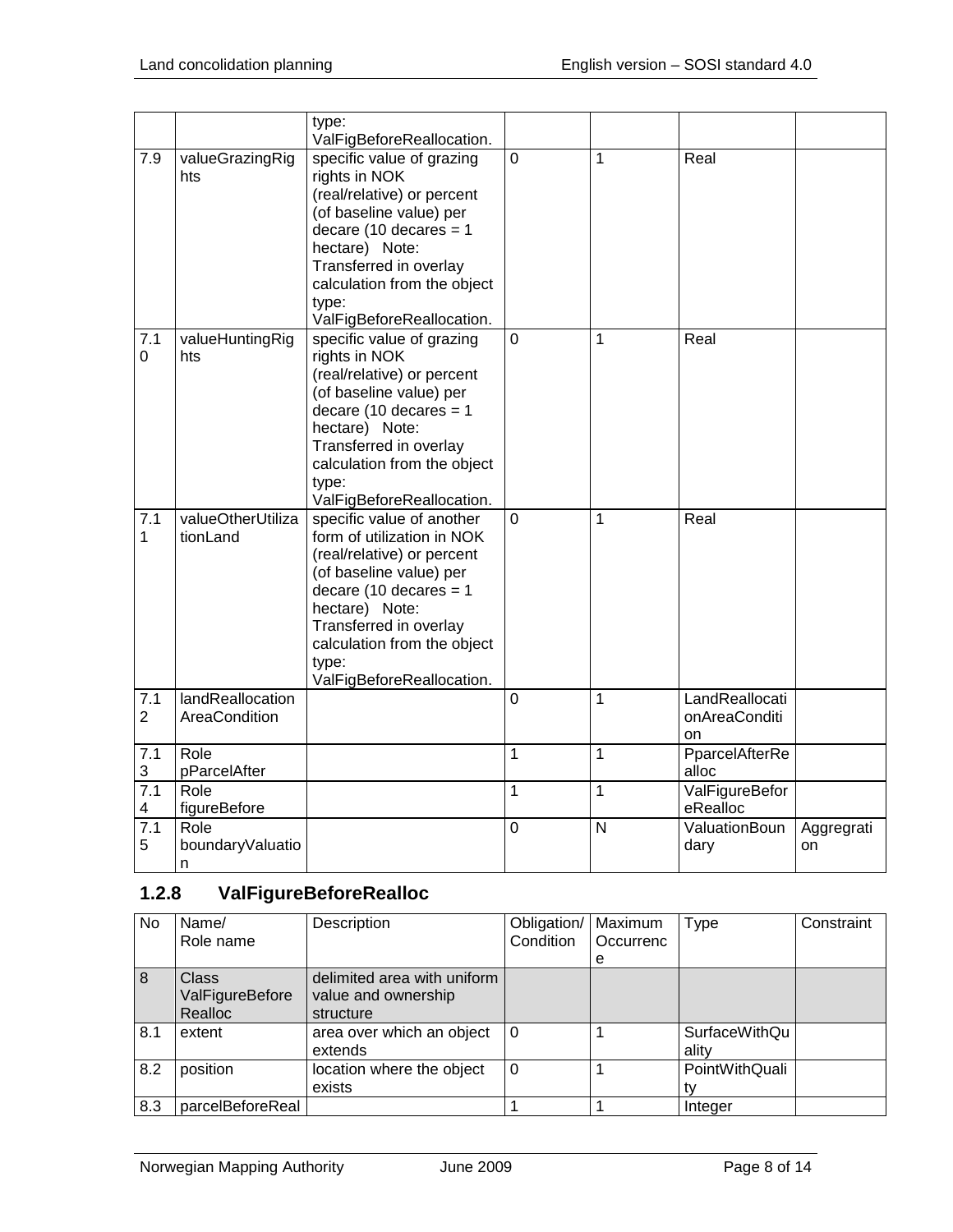|                                | locationId                        |                  |                |                                       |                  |
|--------------------------------|-----------------------------------|------------------|----------------|---------------------------------------|------------------|
| 8.4                            | figureBeforeReall<br>ocationId    | 1                | 1              | Integer                               |                  |
| 8.5                            | ??landValue/bas<br>elineValue     | 1                | 1              | Real                                  |                  |
| 8.6                            | valueLand                         | $\boldsymbol{0}$ | 1              | Real                                  |                  |
| 8.7                            | valueForestProd<br>uction         | $\overline{0}$   | $\overline{1}$ | Real                                  |                  |
| 8.8                            | valueGrazingRig<br>hts            | $\mathbf 0$      | 1              | Real                                  |                  |
| 8.9                            | valueHuntingRig<br>hts            | $\mathbf 0$      | 1              | Real                                  |                  |
| 8.1<br>0                       | valueOtherUtiliza<br>tionLand     | $\mathbf 0$      | 1              | Real                                  |                  |
| 8.1<br>1                       | landReallocation<br>AreaCondition | $\mathbf 0$      | 1              | LandReallocati<br>onAreaConditi<br>on |                  |
| 8.1<br>$\overline{\mathbf{c}}$ | Role<br>pParcelBefore             | 1                | 1              | PparcelBefore<br>Realloc              |                  |
| 8.1<br>3                       | Role<br>figureAfter               | 1                | N              | ValFigureAfter<br>Realloc             |                  |
| 8.1<br>4                       | Role<br>boundaryValuatio<br>n     | $\mathbf 0$      | N              | ValuationBoun<br>dary                 | Aggregrati<br>on |

# <span id="page-8-0"></span>**1.2.9 ValuationBoundary**

| No  | Name/<br>Role name                              | Description                                                                     | Obligation/<br>Condition | Maximum<br>Occurrenc<br>е | Type                        | Constraint |
|-----|-------------------------------------------------|---------------------------------------------------------------------------------|--------------------------|---------------------------|-----------------------------|------------|
| 9   | <b>Class</b><br>ValuationBounda<br>ry           | delimitation of a valuation<br>figure                                           |                          |                           |                             |            |
| 9.1 | border                                          | course following the<br>transition between<br>different real world<br>phenomena | 1                        | 1                         | <b>CurveWithQual</b><br>ity |            |
| 9.2 | Role<br>(unnamed)<br>ValFigureBefore<br>Realloc |                                                                                 | 1                        | 1                         | ValFigureBefor<br>eRealloc  |            |
| 9.3 | Role<br>(unnamed)<br>ValFigureAfterRe<br>alloc  |                                                                                 | 1                        | 1                         | ValFigureAfter<br>Realloc   |            |

# <span id="page-8-1"></span>**1.2.10 Association LandReallocationArea -PparcelBeforeRealloc**

| No | Name/<br>Role name                                                    | Description | Obligation/   Maximum<br>Condition | Occurrenc<br>e | Type | Constraint |
|----|-----------------------------------------------------------------------|-------------|------------------------------------|----------------|------|------------|
| 10 | Association<br>LandReallocation<br>Area -<br>PparcelBeforeRe<br>alloc |             |                                    |                |      |            |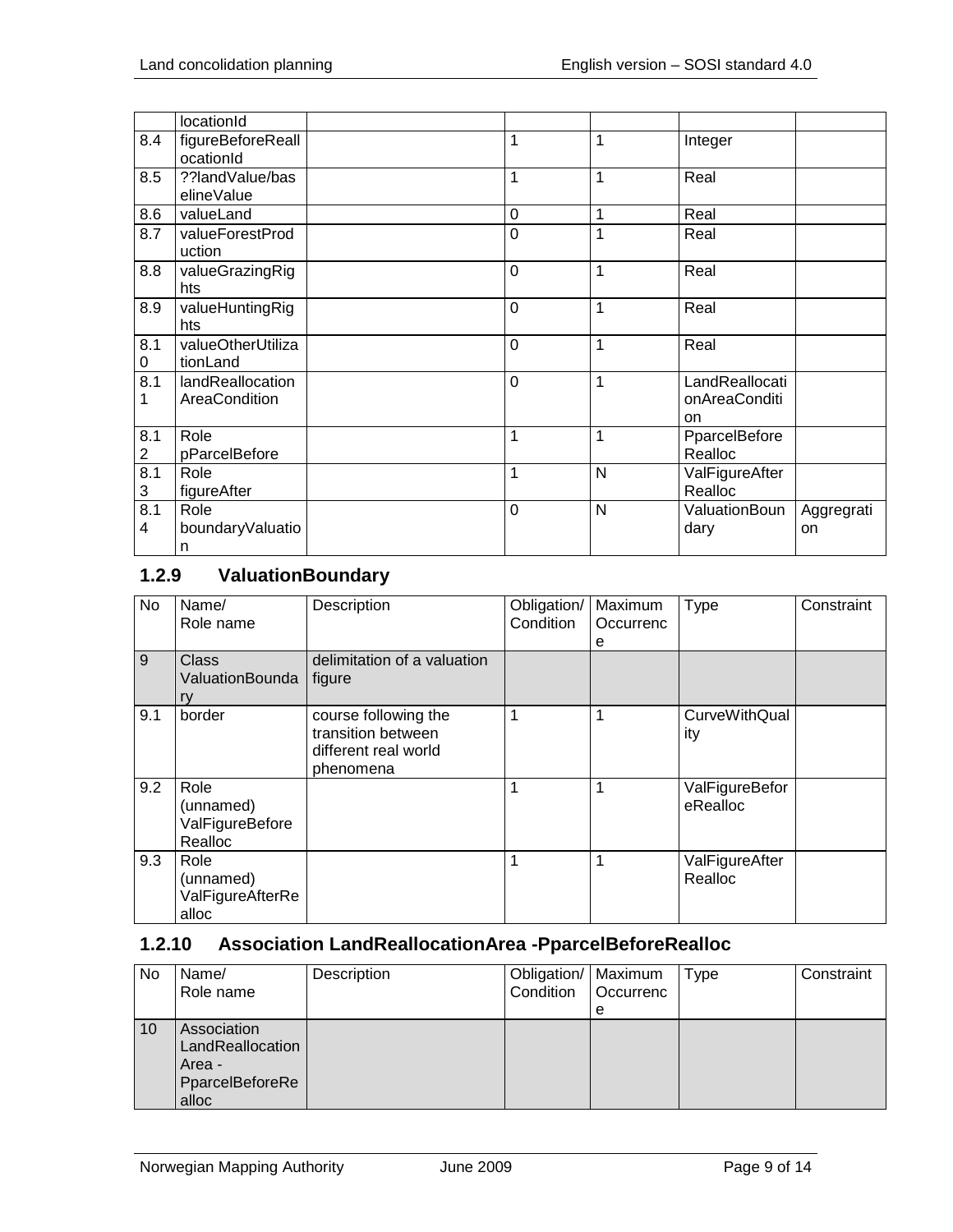| 10.      | Role<br>pParcelBefore                         |  | N | PparcelBefore<br>Realloc |
|----------|-----------------------------------------------|--|---|--------------------------|
| 10.<br>2 | Role<br>(unnamed)<br>LandReallocation<br>Area |  |   | LandReallocati<br>onArea |

## <span id="page-9-0"></span>**1.2.11 Association LandReallocationArea -PparcelAfterRealloc**

| <b>No</b> | Name/<br>Role name                                                          | Description | Obligation/<br>Condition | Maximum<br>Occurrenc<br>е | <b>Type</b>              | Constraint |
|-----------|-----------------------------------------------------------------------------|-------------|--------------------------|---------------------------|--------------------------|------------|
| 11        | Association<br>LandReallocation<br>Area -<br>PparcelAfterReall<br><b>OC</b> |             |                          |                           |                          |            |
| 11.       | Role<br>pParcelAfter                                                        |             |                          | N                         | PparcelAfterRe<br>alloc  |            |
| 11.<br>2  | Role<br>(unnamed)<br>LandReallocation<br>Area                               |             |                          |                           | LandReallocati<br>onArea |            |

## <span id="page-9-1"></span>**1.2.12 Association PparcelBeforeRealloc -ValFigureBeforeRealloc**

| No       | Name/<br>Role name                                                     | Description | Obligation/<br>Condition | Maximum<br>Occurrenc | <b>Type</b>                | Constraint |
|----------|------------------------------------------------------------------------|-------------|--------------------------|----------------------|----------------------------|------------|
|          |                                                                        |             |                          | e                    |                            |            |
| 12       | Association<br>PparcelBeforeRe<br>alloc-<br>ValFigureBefore<br>Realloc |             |                          |                      |                            |            |
| 12.      | Role<br>valueAfter                                                     |             |                          | N                    | ValFigureBefor<br>eRealloc |            |
| 12.<br>2 | Role<br>pParcelBefore                                                  |             |                          |                      | PparcelBefore<br>Realloc   |            |

#### <span id="page-9-2"></span>**1.2.13 Association PparcelAfterRealloc-ValFigureAfterRealloc**

| No       | Name/<br>Role name                                                   | Description | Obligation/<br>Condition | Maximum<br>Occurrenc<br>e | <b>Type</b>               | Constraint |
|----------|----------------------------------------------------------------------|-------------|--------------------------|---------------------------|---------------------------|------------|
| 13       | Association<br>PparcelAfterReall<br>OC-<br>ValFigureAfterRe<br>alloc |             |                          |                           |                           |            |
| 13.      | Role<br>valueAfter                                                   |             |                          | N                         | ValFigureAfter<br>Realloc |            |
| 13.<br>2 | Role<br>pParcelAfter                                                 |             |                          |                           | PparcelAfterRe<br>alloc   |            |

## <span id="page-9-3"></span>**1.2.14 Association <<Topo>> LandReallocationArea - ReallocationZoneBoundary**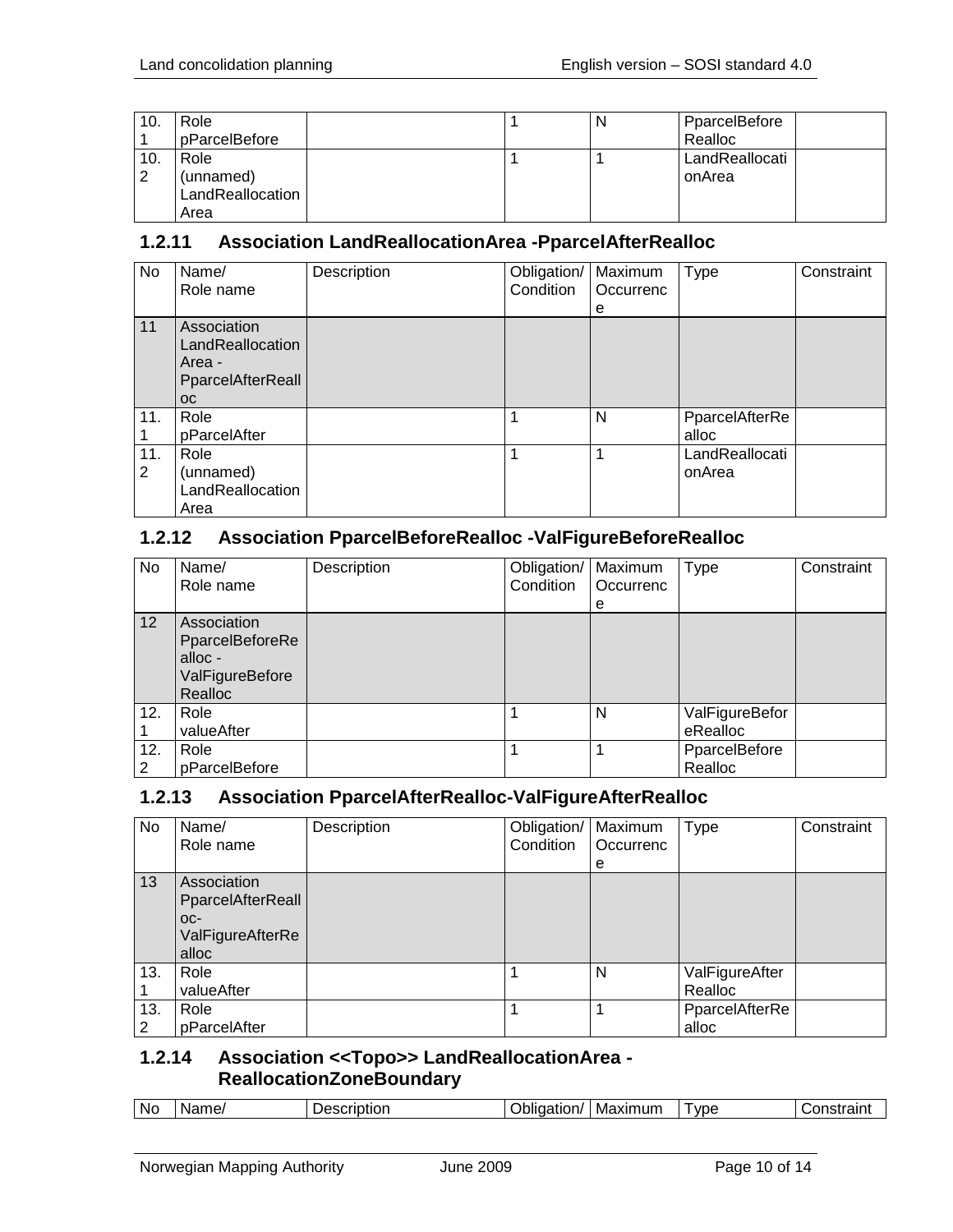|          | Role name                                                                        | Condition | Occurrenc |                              |                 |
|----------|----------------------------------------------------------------------------------|-----------|-----------|------------------------------|-----------------|
|          |                                                                                  |           | е         |                              |                 |
| 14       | Association<br>LandReallocation<br>Area -<br>ReallocationZone<br><b>Boundary</b> |           |           |                              |                 |
| 14.      | Role<br>boundaryRealloc<br>ationZone                                             | $\Omega$  | N         | ReallocationZo<br>neBoundary | Aggregatio<br>n |
| 14.<br>2 | Role<br>(unnamed)<br>LandReallocation<br>Area                                    |           |           | LandReallocati<br>onArea     |                 |

### <span id="page-10-0"></span>**1.2.15 Association ValFigureBeforeRealloc -ValFigureAfterRealloc**

| No       | Name/<br>Role name                                                       | Description | Obligation/<br>Condition | Maximum<br>Occurrenc<br>e | <b>Type</b>                | Constraint |
|----------|--------------------------------------------------------------------------|-------------|--------------------------|---------------------------|----------------------------|------------|
| 15       | Association<br>ValFigureBefore<br>Realloc -<br>ValFigureAfterRe<br>alloc |             |                          |                           |                            |            |
| 15.      | Role<br>figureAfter                                                      |             |                          | N                         | ValFigureAfter<br>Realloc  |            |
| 15.<br>2 | Role<br>figureBefore                                                     |             |                          |                           | ValFigureBefor<br>eRealloc |            |

## <span id="page-10-1"></span>**1.2.16 Association <<Topo>> ValFigureBeforeRealloc - ValuationBoundary**

| <b>No</b> | Name/<br>Role name                                                   | Description | Obligation/<br>Condition | Maximum<br>Occurrenc<br>е | Type                       | Constraint      |
|-----------|----------------------------------------------------------------------|-------------|--------------------------|---------------------------|----------------------------|-----------------|
| 16        | Association<br>ValFigureBefore<br>Realloc -<br>ValuationBounda<br>ry |             |                          |                           |                            |                 |
| 16.       | Role<br>boundaryValuatio<br>n                                        |             | $\Omega$                 | N                         | ValuationBoun<br>dary      | Aggregatio<br>n |
| 16.<br>2  | Role<br>(unnamed)<br>ValFigureBefore<br>Realloc                      |             |                          | 1                         | ValFigureBefor<br>eRealloc |                 |

## <span id="page-10-2"></span>**1.2.17 Association <<Topo>> ValFigureAfterRealloc -ValuationBoundary**

| No | Name/            | Description | Obligation/   Maximum |           | Type | Constraint |
|----|------------------|-------------|-----------------------|-----------|------|------------|
|    | Role name        |             | Condition             | Occurrenc |      |            |
|    |                  |             |                       | е         |      |            |
| 17 | Association      |             |                       |           |      |            |
|    | ValFigureAfterRe |             |                       |           |      |            |
|    | alloc -          |             |                       |           |      |            |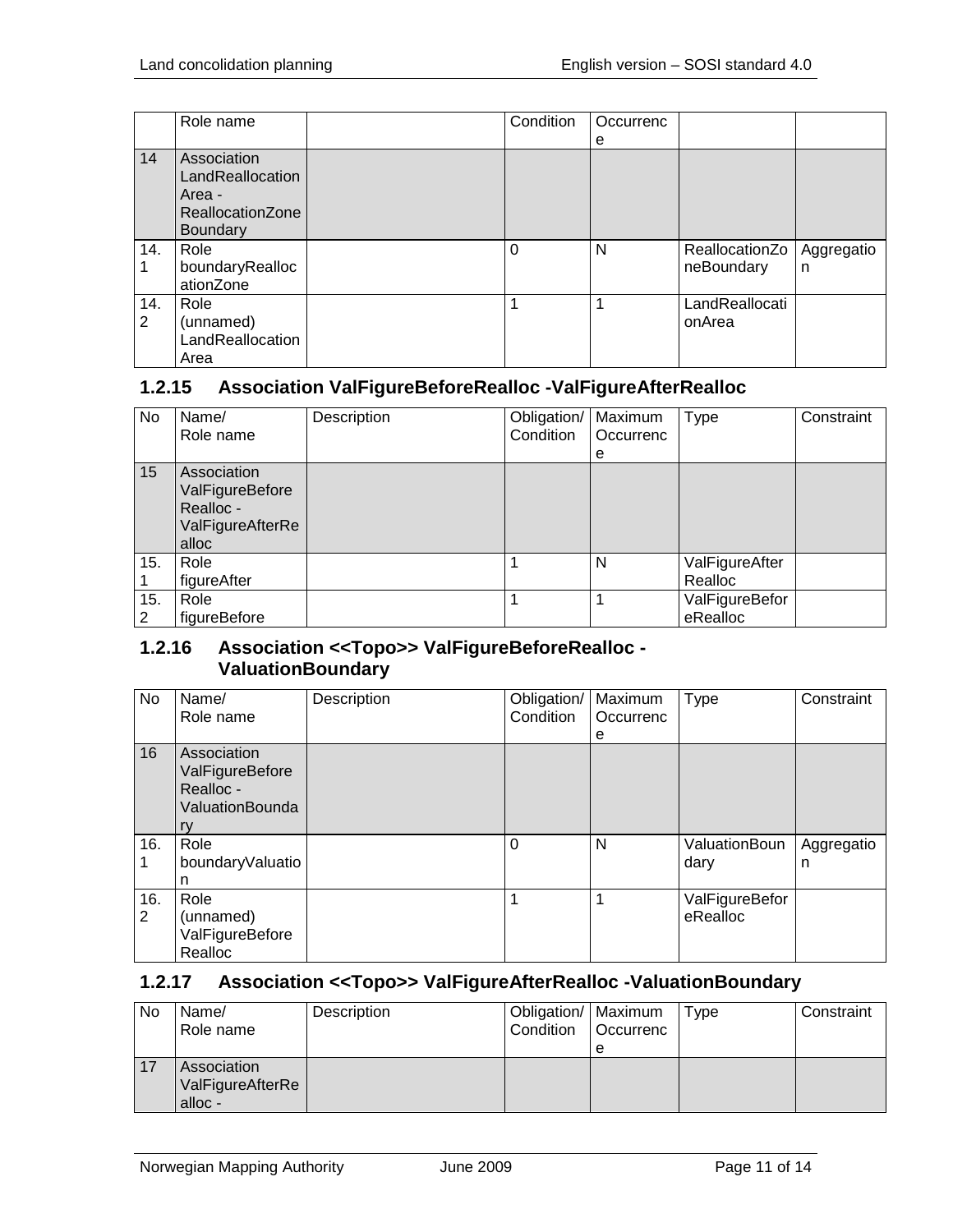|     | ValuationBounda  |  |   |                |            |
|-----|------------------|--|---|----------------|------------|
|     | rv               |  |   |                |            |
| 17. | Role             |  | N | ValuationBoun  | Aggregatio |
|     | boundaryValuatio |  |   | dary           | n          |
|     | n                |  |   |                |            |
| 17. | Role             |  |   | ValFigureAfter |            |
| 2   | (unnamed)        |  |   | Realloc        |            |
|     | ValFigureAfterRe |  |   |                |            |
|     | alloc            |  |   |                |            |

#### <span id="page-11-0"></span>**1.2.18 Association <<Topo>> PparcelBeforeRealloc - PboundaryBeforeRealloc**

| <b>No</b> | Name/<br>Role name                                                      | Description | Obligation/<br>Condition | Maximum<br>Occurrenc<br>е | <b>Type</b>                | Constraint      |
|-----------|-------------------------------------------------------------------------|-------------|--------------------------|---------------------------|----------------------------|-----------------|
| 18        | Association<br>PparcelBeforeRe<br>alloc -<br>PboundaryBefore<br>Realloc |             |                          |                           |                            |                 |
| 18.       | Role<br>boundaryPbound<br>aryBeforeRealloc                              |             | $\Omega$                 | N                         | PboundaryBef<br>oreRealloc | Aggregatio<br>n |
| 18.<br>2  | Role<br>(unnamed)<br>PparcelBeforeRe<br>alloc                           |             |                          |                           | PparcelBefore<br>Realloc   |                 |

## <span id="page-11-1"></span>**1.2.19 Association <<Topo>> PparcelAfterRealloc-PboundaryAfterRealloc**

| No                    | Name/<br>Role name                                                     | Description | Obligation/<br>Condition | Maximum<br>Occurrenc<br>е | <b>Type</b>               | Constraint      |
|-----------------------|------------------------------------------------------------------------|-------------|--------------------------|---------------------------|---------------------------|-----------------|
| 19                    | Association<br>PparcelAfterReall<br>$OC-$<br>PboundaryAfterR<br>ealloc |             |                          |                           |                           |                 |
| 19.                   | Role<br>boudaryPbounda<br>ryAfterRealloc                               |             | $\Omega$                 | N                         | PboundaryAfte<br>rRealloc | Aggregatio<br>n |
| 19.<br>$\overline{2}$ | Role<br>(unnamed)<br>PparcelAfterReall<br><b>OC</b>                    |             | 1                        | 1                         | PparcelAfterRe<br>alloc   |                 |